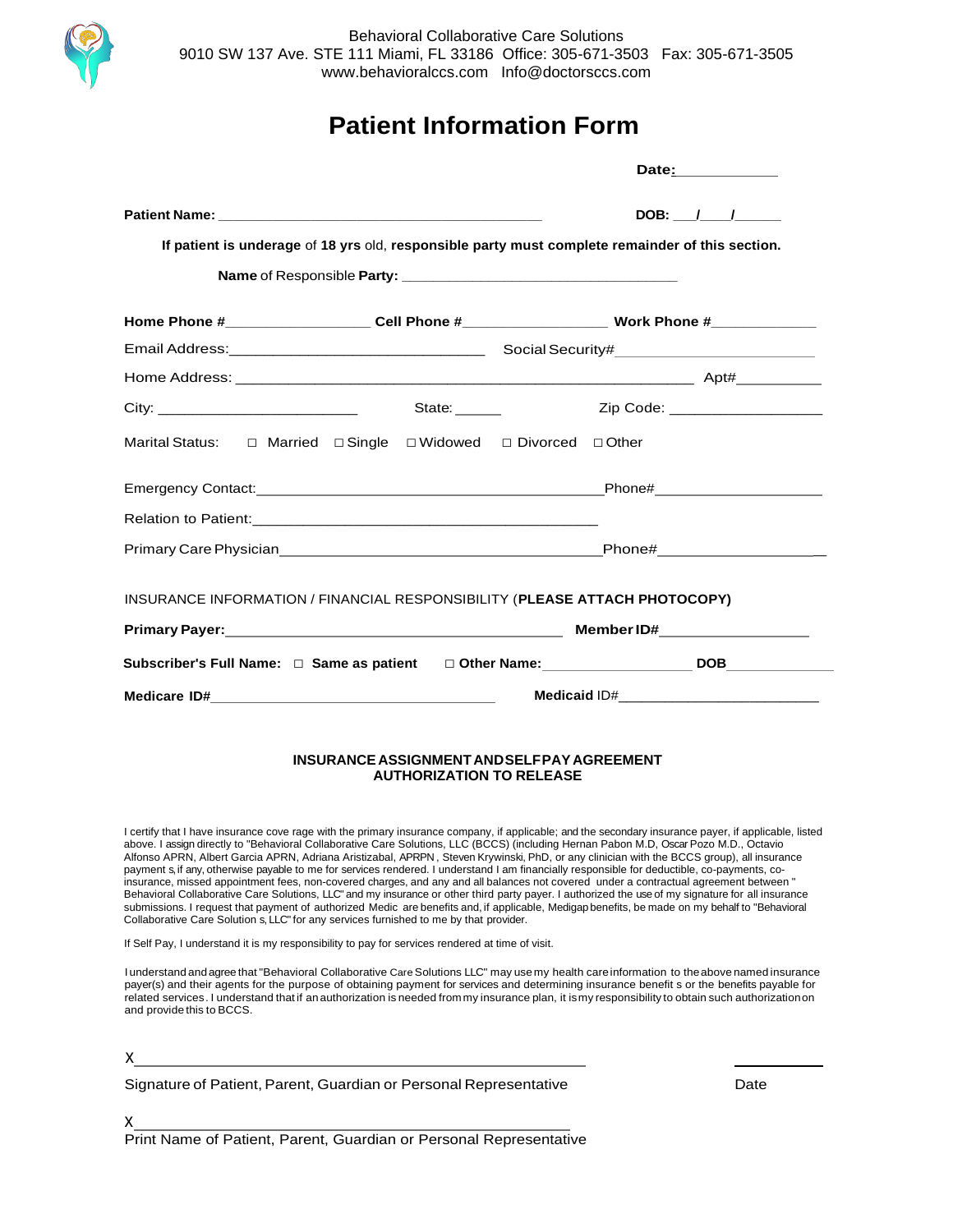

|                                                                                                                                                                                                                                                                         | The following information is provided by: $\Box$ Patient (self) $\Box$ Parent $\Box$ Family member: $\Box$ $\Box$ $\Box$ Other:       |                                                                                                                |                                                                                                                     |                                                                                                |  |  |  |  |  |
|-------------------------------------------------------------------------------------------------------------------------------------------------------------------------------------------------------------------------------------------------------------------------|---------------------------------------------------------------------------------------------------------------------------------------|----------------------------------------------------------------------------------------------------------------|---------------------------------------------------------------------------------------------------------------------|------------------------------------------------------------------------------------------------|--|--|--|--|--|
|                                                                                                                                                                                                                                                                         |                                                                                                                                       |                                                                                                                |                                                                                                                     |                                                                                                |  |  |  |  |  |
| <b>Current Housing Situation:</b> $\Box$ Living alone $\Box$ Living with spouse $\Box$ Living with partner $\Box$ Living with roommate(s)<br>$\Box$ Living with parents $\Box$ Living with brother/sister $\Box$ Living with aunt/uncle $\Box$ Living with grandparent- |                                                                                                                                       |                                                                                                                |                                                                                                                     |                                                                                                |  |  |  |  |  |
|                                                                                                                                                                                                                                                                         |                                                                                                                                       |                                                                                                                |                                                                                                                     |                                                                                                |  |  |  |  |  |
| <b>Advanced Directives:</b>                                                                                                                                                                                                                                             | $\Box$ None $\Box$ Do Not Resuscitate $\Box$ Living Will $\Box$ Durable Power of Attorney (provide copy)                              |                                                                                                                |                                                                                                                     | $\Box$ Healthcare Proxy (provide copy)                                                         |  |  |  |  |  |
|                                                                                                                                                                                                                                                                         | 1. Chief Complaint: What is the reason for your visit?                                                                                |                                                                                                                |                                                                                                                     |                                                                                                |  |  |  |  |  |
| $\Box$ Addiction<br>$\Box$ ADHD<br>□ Anger/Temper<br>$\Box$ Anxiety<br>$\Box$ Bipolar<br>□ Binge Eating<br>□ Concentration is poor                                                                                                                                      | $\Box$ Confusion<br>$\square$ Depression<br>$\square$ Energy level decreased<br>$\Box$ Grief<br>$\Box$ Guilt<br>$\Box$ Hallucinations | $\Box$ Helpless<br>$\Box$ Hopeless<br>$\Box$ impulsivity<br>$\Box$ Irritability<br>$\Box$ Isolation<br>□ Mania | □ Medication Effects<br>□ Memory problem<br>□ Obsession/ OCD<br>□ Panic Attacks<br>$\Box$ Paranoia<br>□ Parkinson's | $\Box$ Phobia<br>□ Self-injury<br>□ Suicidal Thoughts<br>□ Tearfulness<br>$\Box$ Worthlessness |  |  |  |  |  |
| <b>STRESSORS:</b>                                                                                                                                                                                                                                                       |                                                                                                                                       |                                                                                                                |                                                                                                                     |                                                                                                |  |  |  |  |  |
| $\square$ Disability<br>$\Box$ Divorce<br>□ Education Problems<br>□ Other: __________                                                                                                                                                                                   | $\Box$ Family<br>□ Financial Problems<br>□ Health Problems                                                                            | $\Box$ Marriage                                                                                                | $\Box$ Housing Problems<br>$\Box$ Limited Resources                                                                 | □ Peer/Friendship<br>□ Support System<br>$\Box$ Work Issues                                    |  |  |  |  |  |
|                                                                                                                                                                                                                                                                         | Personal Strengths, Abilities, Skills, Motivation (list all that apply to the patient's current state):                               |                                                                                                                |                                                                                                                     |                                                                                                |  |  |  |  |  |

### **2. Psychiatric History:**

Have you ever been treated for mental health/psychiatric conditions/ psychotherapy? □ YES,



If YES, then answer the Inpatient and/ or Outpatient Treatment History tables below.

If NO, t hen skip to next question #3.

### **INPATIENT Psychiatric** TREATMENT HISTORY IN HOSPITAL or PARTIAL Hospitalization

| <b>Facility Name</b>            |  |                          |       |  |                | Dates of Treatment | Reason or Explanation of this treatment |
|---------------------------------|--|--------------------------|-------|--|----------------|--------------------|-----------------------------------------|
| Name:<br>City, State<br>Phone ( |  | $\overline{\phantom{a}}$ | Fax ( |  | $\blacksquare$ |                    |                                         |
| Name:<br>City, State<br>Phone ( |  | $\blacksquare$           | Fax ( |  | $\sim$         |                    |                                         |
| Name:<br>City, State            |  |                          |       |  |                |                    |                                         |
| Phone (                         |  |                          | Fax ( |  | $\,$           |                    |                                         |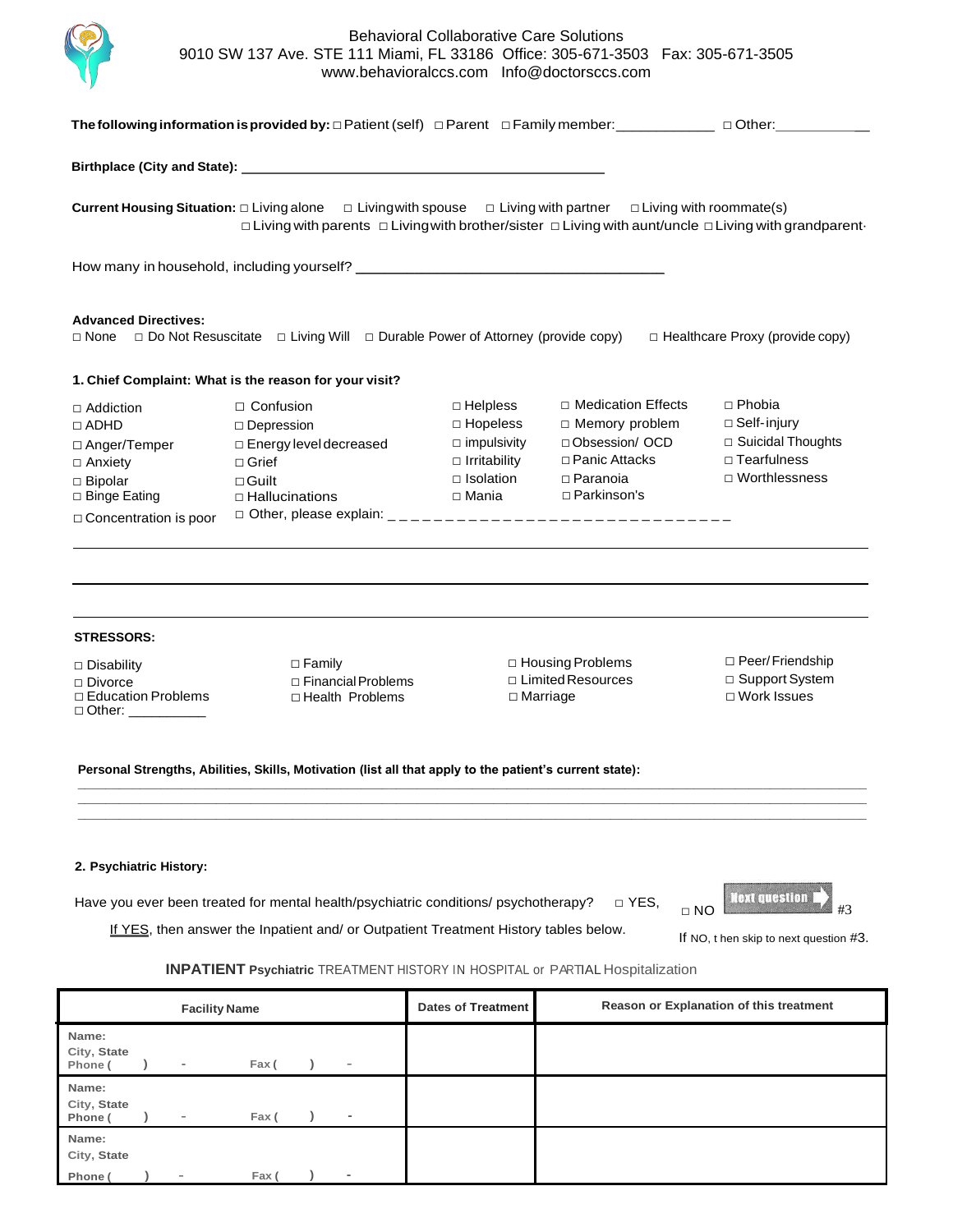

### **OUTPATIENT Psychiatric/ Mental Health/ Psychotherapy** TREATMENT HISTORY·

| Psychiatrist/ APRN / Therapist / Other Mental Health |  |                | Dates of<br>Treatment | Reason or Explanation of this treatment |                                                                                                                                                  |
|------------------------------------------------------|--|----------------|-----------------------|-----------------------------------------|--------------------------------------------------------------------------------------------------------------------------------------------------|
| Name:<br>City, State<br>Phone (                      |  | ٠              | Fax (                 |                                         | Medication Management to treat<br><b>Psychological Testing</b><br>O Therapy (_Individual _ Family _Group)<br><b>Additional Explanation:</b>      |
| Name:<br>City, State<br>Phone (                      |  | $\blacksquare$ | Fax (                 |                                         | Medication Management to treat<br><b>Psychological Testing</b><br>o Therapy ( Individual Family Group)<br><b>Additional Explanation:</b>         |
| Name:<br>City, State<br>Phone (                      |  | ۰              | Fax (                 |                                         | o Medication Management to treat<br><b>Psychological Testing</b><br>O Therapy ( __ Individual _ Family _Group)<br><b>Additional Explanation:</b> |

### **3. Substance Abuse History:**

Have you ever been treated for alcohol or drug use and/or ab use?  $\Box$  YES,

If YES, then complete the Treatment History table below.

#### **INPATIENT and/or OUTPATIENT SUBSTANCE ABUSE TREATMENT HISTORY:**

| <b>Facility Name</b>            |  |  |       |   | Dates of Treatment | Reason or Explanation of this treatment |
|---------------------------------|--|--|-------|---|--------------------|-----------------------------------------|
| Name:<br>City, State<br>Phone ( |  |  | Fax ( | ٠ |                    |                                         |
| Name:<br>City, State<br>Phone ( |  |  | Fax ( | ۰ |                    |                                         |

### **3a. Complete the table below regarding the following substances:**

| <b>Substance</b>                             |            | Have you ever<br>tried before? | Age<br><b>Started</b> | Last used on<br>this approx.<br>date | Frequency of use | Lost<br>Control?                                                                             | <b>Comments</b>                            |
|----------------------------------------------|------------|--------------------------------|-----------------------|--------------------------------------|------------------|----------------------------------------------------------------------------------------------|--------------------------------------------|
| Caffeine (coffee, tea. cola's)               | $\Box$ Yes | $\Box$ No                      |                       |                                      |                  |                                                                                              |                                            |
| Cigarettes, cigars or<br>tobacco             | $\Box$ Yes | $\square$ No                   |                       |                                      |                  |                                                                                              | If you quit smoking,<br>when did you quit? |
| Cocaine                                      | $\Box$ Yes | $\Box$ No                      |                       |                                      |                  |                                                                                              |                                            |
| Hallucinogens (LCD,<br>mushrooms, Mescaline) | $\Box$ Yes | $\square$ No                   |                       |                                      |                  |                                                                                              |                                            |
| Heroin                                       | $\Box$ Yes | $\square$ No                   |                       |                                      |                  |                                                                                              |                                            |
| IV Drug use                                  | $\Box$ Yes | $\Box$ No                      |                       |                                      |                  |                                                                                              |                                            |
| Marijuana                                    | $\Box$ Yes | o No                           |                       |                                      |                  |                                                                                              |                                            |
| Medical Marijuana                            | $\Box$ Yes | o No                           |                       |                                      |                  | If currently using medical marijuana,<br>what doctor or facility do you go for<br>treatment? |                                            |
| Pain Pills                                   | $\Box$ Yes | o No                           |                       |                                      |                  |                                                                                              |                                            |
| Other:                                       | $\Box$ Yes | $\Box$ No                      |                       |                                      |                  |                                                                                              |                                            |

□ NO **#3a**

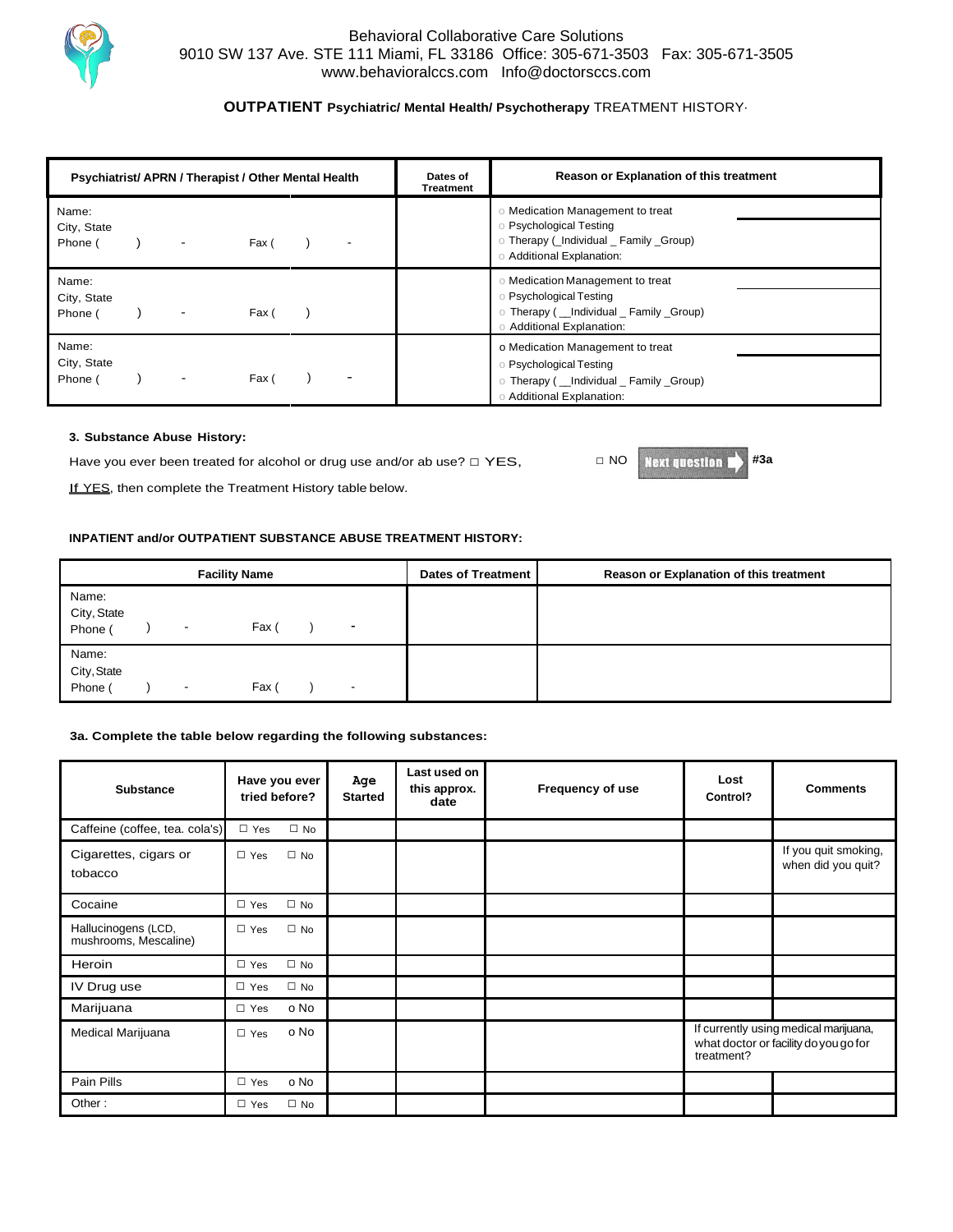

|  | 3b.) Alcohol Use: Have you ever tried before?             |                                                                           |                |                                              |                                                       |  |  |  |  |
|--|-----------------------------------------------------------|---------------------------------------------------------------------------|----------------|----------------------------------------------|-------------------------------------------------------|--|--|--|--|
|  |                                                           | $\Box$ Yes (See additional questions below)                               |                | $\Box$ No (then continue to next Section-3c) |                                                       |  |  |  |  |
|  |                                                           | What agedid you start alcohol use?                                        |                |                                              | When did you last drink alcohol?                      |  |  |  |  |
|  |                                                           | How often do you have a drink containing alcohol?                         |                |                                              |                                                       |  |  |  |  |
|  | $\Box$ Never                                              | $\Box$ Monthly or less $\Box$ 2-4 times a month                           |                |                                              | $\Box$ 2-3 times a week $\Box$ 4 or more times a week |  |  |  |  |
|  |                                                           | How many standard drinks containing alcohol do you have on a typical day? |                |                                              |                                                       |  |  |  |  |
|  | $\Box$ 1 or 2 $\Box$ 3 or 4                               |                                                                           | $\Box$ 5 or 6  | $\Box$ 7 to 9                                | $\Box$ 10 or more                                     |  |  |  |  |
|  | How often do you have six or more drinks on one occasion? |                                                                           |                |                                              |                                                       |  |  |  |  |
|  | $\Box$ Never                                              | $\Box$ Less than monthly                                                  | $\Box$ Monthly | $\Box$ Weekly                                | $\Box$ Daily or almost daily                          |  |  |  |  |
|  |                                                           |                                                                           |                |                                              |                                                       |  |  |  |  |

Comment s or more information about your alcohol history that you want to share?

| Withdrawal<br>Symptom       | Have you<br>experienced?   | <b>What Substance(s)?</b> |
|-----------------------------|----------------------------|---------------------------|
| Anxiety                     | □ Yes □ No                 |                           |
| D.T's (delirium<br>tremens) | $\Box$ Yes $\Box$ No       |                           |
| Seizures                    | $\square$ No<br>$\Box$ Yes |                           |
| Sweating                    | $\Box Y$ es o No           |                           |
| <b>Tremors</b>              | ⊡Yes ⊡No                   |                           |
| Tachycardia                 | $\Box$ Yes $\Box$ No       |                           |
| Other:                      | $\square$ No<br>$\Box$ Yes |                           |

 $\_$  ,  $\_$  ,  $\_$  ,  $\_$  ,  $\_$  ,  $\_$  ,  $\_$  ,  $\_$  ,  $\_$  ,  $\_$  ,  $\_$  ,  $\_$  ,  $\_$  ,  $\_$  ,  $\_$  ,  $\_$  ,  $\_$  ,  $\_$  ,  $\_$  ,  $\_$  ,  $\_$  ,  $\_$  ,  $\_$  ,  $\_$  ,  $\_$  ,  $\_$  ,  $\_$  ,  $\_$  ,  $\_$  ,  $\_$  ,  $\_$  ,  $\_$  ,  $\_$  ,  $\_$  ,  $\_$  ,  $\_$  ,  $\_$  ,  $\_$  ,  $\_$  ,  $\_$  ,  $\_$  ,  $\_$  ,  $\_$  ,  $\_$  ,  $\_$  ,  $\_$  ,  $\_$  ,  $\_$  ,  $\_$  ,  $\_$  ,  $\_$  ,  $\_$  ,  $\_$  ,  $\_$  ,  $\_$  ,  $\_$  ,  $\_$  ,  $\_$  ,  $\_$  ,  $\_$  ,  $\_$  ,  $\_$  ,  $\_$  ,  $\_$  ,  $\_$  ,  $\_$  ,  $\_$  ,  $\_$  ,  $\_$  ,  $\_$  ,  $\_$  ,  $\_$  ,  $\_$  ,  $\_$  ,  $\_$  ,  $\_$  ,  $\_$  ,  $\_$  ,  $\_$  ,  $\_$  ,  $\_$  ,  $\_$  ,  $\_$  ,  $\_$  ,  $\_$  ,  $\_$  ,  $\_$  ,  $\_$  ,  $\_$  ,  $\_$  ,  $\_$  ,  $\_$  ,  $\_$  ,  $\_$  ,  $\_$  ,  $\_$  ,  $\_$  ,  $\_$  ,  $\_$  ,  $\_$  ,  $\_$  ,  $\_$  ,  $\_$  ,  $\_$  ,  $\_$  ,  $\_$  ,  $\_$  ,  $\_$  ,  $\_$  ,  $\_$  ,  $\_$  ,

\_\_\_\_\_\_\_\_\_\_\_\_\_\_\_\_\_\_\_\_\_\_\_\_\_\_\_\_\_\_\_\_\_\_\_\_\_\_\_\_\_\_\_\_\_\_\_\_\_\_\_\_\_\_\_\_\_\_\_\_\_\_\_\_\_\_\_\_\_\_\_\_\_\_\_\_\_\_\_\_\_\_\_\_\_\_\_\_\_\_\_\_\_\_\_\_\_\_\_\_\_\_\_\_\_\_\_\_\_\_\_\_\_\_\_\_\_\_\_\_\_\_\_ \_\_\_\_\_\_\_\_\_\_\_\_\_\_\_\_\_\_\_\_\_\_\_\_\_\_\_\_\_\_\_\_\_\_\_\_\_\_\_\_\_\_\_\_\_\_\_\_\_\_\_\_\_\_\_\_\_\_\_\_\_\_\_\_\_\_\_\_\_\_\_\_\_\_\_\_\_\_\_\_\_\_\_\_\_\_\_\_\_\_\_\_\_\_\_\_\_\_\_\_\_\_\_\_\_\_\_\_\_\_\_\_\_\_\_\_\_\_\_\_\_\_\_ \_\_\_\_\_\_\_\_\_\_\_\_\_\_\_\_\_\_\_\_\_\_\_\_\_\_\_\_\_\_\_\_\_\_\_\_\_\_\_\_\_\_\_\_\_\_\_\_\_\_\_\_\_\_\_\_\_\_\_\_\_\_\_\_\_\_\_\_\_\_\_\_\_\_\_\_\_\_\_\_\_\_\_\_\_\_\_\_\_\_\_\_\_\_\_\_\_\_\_\_\_\_\_\_\_\_\_\_\_\_\_\_\_\_\_\_\_\_\_\_\_\_\_ \_\_\_\_\_\_\_\_\_\_\_\_\_\_\_\_\_\_\_\_\_\_\_\_\_\_\_\_\_\_\_\_\_\_\_\_\_\_\_\_\_\_\_\_\_\_\_\_\_\_\_\_\_\_\_\_\_\_\_\_\_\_\_\_\_\_\_\_\_\_\_\_\_\_\_\_\_\_\_\_\_\_\_\_\_\_\_\_\_\_\_\_\_\_\_\_\_\_\_\_\_\_\_\_\_\_\_\_\_\_\_\_\_\_\_\_\_\_\_\_\_\_\_

### **3c.) Have you experienced any withdrawal symptoms and on what substance(s)? Please explain**

### SMOKING STATUS:

- □ Current every-day smoker □ □ Never Smoker
- 
- 
- □ Former smoker
- 
- □ Current smoker □ □ Unknown, if current smoker
- □ Current some day smoker □ □ Unknown, if ever smoker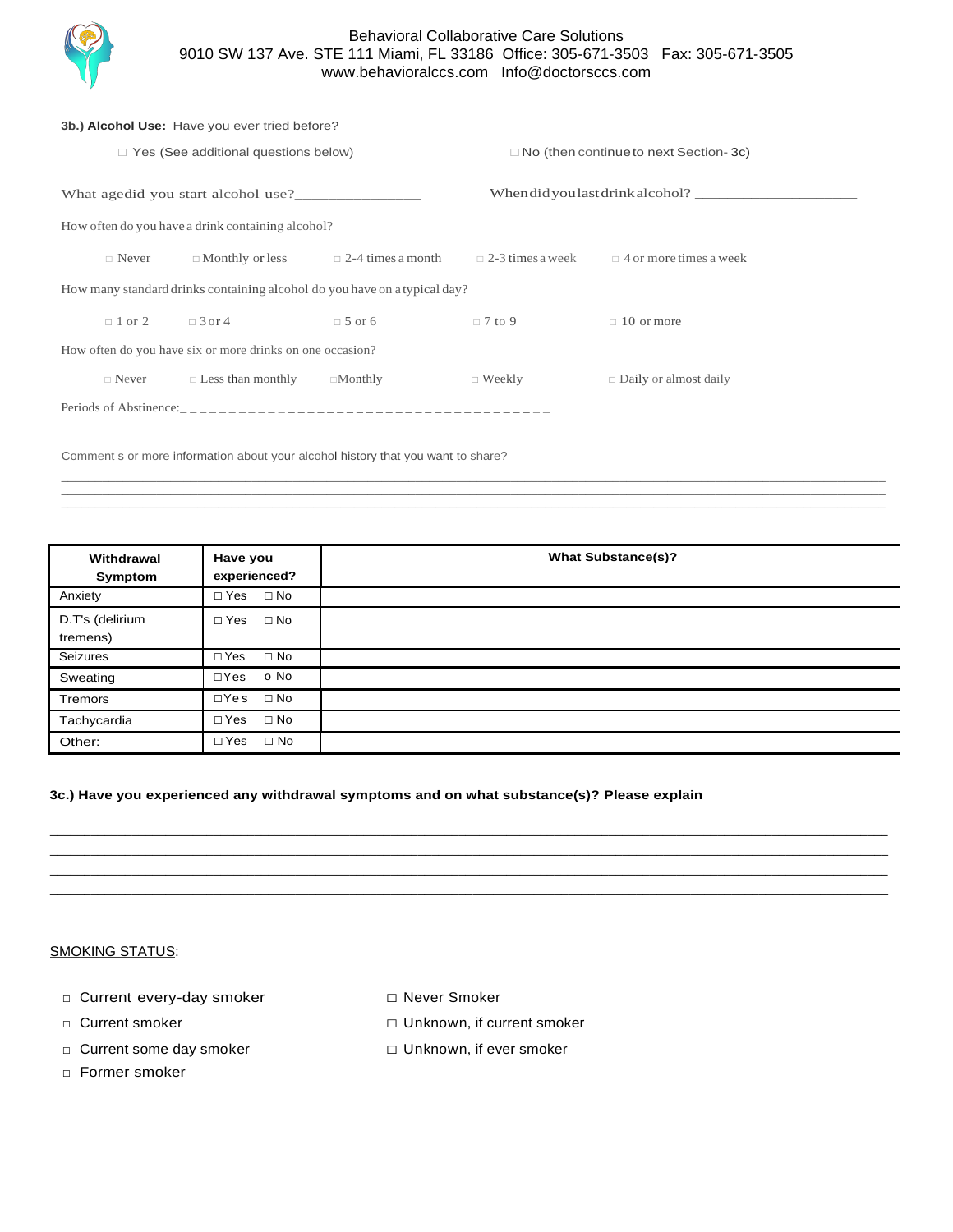

### **4. Medical History:**

Please check beside any illness/ medical condition you have now or have had in the past:

| $\Box$ Arthritis                       | □ Chronic Pain                                             | □ Liver Disease                                                                                                       | □ Stomach Problems |
|----------------------------------------|------------------------------------------------------------|-----------------------------------------------------------------------------------------------------------------------|--------------------|
| □ Blood Disorders                      | □ Diabetes                                                 | □ Lung Disease/Breathing problems                                                                                     | $\Box$ Stroke      |
| □ Bowel Problems                       | □ Glaucome/<br><b>Vision Problems</b>                      | $\Box$ Migraines                                                                                                      | □ Thyroid Disease  |
| □ Cancer                               | □ Heart Attack                                             | □ Seizures/ Epilepsy                                                                                                  | $\Box$ Ulcer       |
| □ Chest Pain                           | $\Box$ Hepatitis                                           |                                                                                                                       |                    |
| High Blood Pressure:                   |                                                            |                                                                                                                       |                    |
|                                        | $\Box$ Yes                                                 | $\Box$ No                                                                                                             |                    |
|                                        |                                                            | Are you currently on medication for your high blood pressure?                                                         |                    |
|                                        |                                                            | <u> 1980 - John Stoff, deutscher Stoff, der Stoff, der Stoff, der Stoff, der Stoff, der Stoff, der Stoff, der Sto</u> |                    |
|                                        |                                                            |                                                                                                                       |                    |
| High Cholesterol:                      |                                                            |                                                                                                                       |                    |
|                                        | $\Box$ Yes                                                 | $\Box$ No                                                                                                             |                    |
|                                        |                                                            |                                                                                                                       |                    |
|                                        | Are you currently on medication for your high cholesterol? |                                                                                                                       |                    |
|                                        |                                                            |                                                                                                                       |                    |
|                                        |                                                            |                                                                                                                       |                    |
|                                        |                                                            |                                                                                                                       |                    |
|                                        |                                                            |                                                                                                                       |                    |
| Date of your most recent blood work?   |                                                            |                                                                                                                       |                    |
| * Where?<br>$\Box$ LabCorp             |                                                            | □ Millennium Physlab<br>□ Quest Diagnostics                                                                           |                    |
| them fax it to us.                     |                                                            | * We kindly ask that you provide a copy of your most recent blood work lab results with this document or have         |                    |
| Have you ever had an $EKG? \square$ No |                                                            |                                                                                                                       |                    |
| Was the EKG: $\Box$ Normal             |                                                            |                                                                                                                       |                    |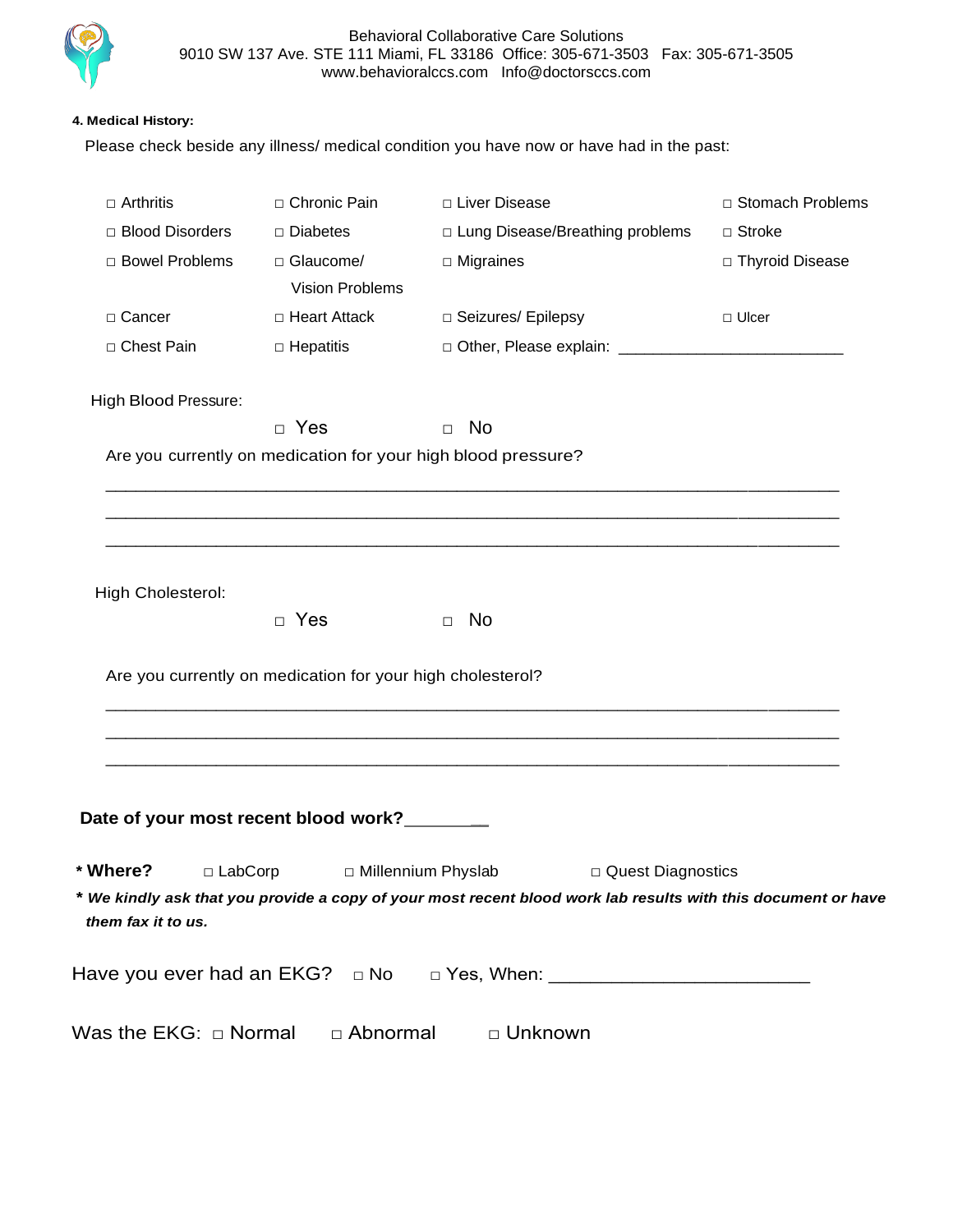

| <b>SERIOUS INJURIES OR ACCIDENTS:</b> | <b>Type of Injury/Accident</b> | Date Occurred |  |
|---------------------------------------|--------------------------------|---------------|--|

**SURGICAL PROCEDURES: Type of Injury/Accident Date Occurred**

#### **ALLERGIES:**

| Food / Medication Allergy | <b>Type of Reaction</b> |  |  |  |
|---------------------------|-------------------------|--|--|--|
|                           |                         |  |  |  |
|                           |                         |  |  |  |
|                           |                         |  |  |  |

### **PAST PSYCHIATRIC ONLY** MEDICATIONS YOU HAVE TRIED AND ARE NO LONGER TAKING:

| <b>Past Psychiatric Medications</b><br>you have tried | <b>Dose</b><br>(mg: Tablets or Capsules<br>or other dose type) |       | Frequency                            | Date<br><b>Started</b> | Date<br>Stopped | <b>Reason for Stopping</b> |
|-------------------------------------------------------|----------------------------------------------------------------|-------|--------------------------------------|------------------------|-----------------|----------------------------|
|                                                       | $\Box$ mg (TAB CAP)                                            | x day | $\Box$ AM $\Box$ PM $\Box$ As needed |                        |                 |                            |
|                                                       | $\Box$ mg ( $\Box$ TAB $\Box$ CAP)                             | x day | $\Box$ AM $\Box$ PM $\Box$ As needed |                        |                 |                            |
|                                                       | $\Box$ mg ( $\Box$ TAB $\Box$ CAP)                             | x day | □ AM □ PM □ As needed                |                        |                 |                            |
|                                                       | $\Box$ mg (TAB CAP)                                            | x day | $\Box$ AM $\Box$ PM<br>□ As needed   |                        |                 |                            |
|                                                       | $\Box$ mg ( $\Box$ TAB $\Box$ CAP)                             | x day | $\Box$ AM $\Box$ PM<br>□ As needed   |                        |                 |                            |
|                                                       | $\Box$ mg (TAB CAP)                                            | x day | $\Box$ AM $\Box$ PM $\Box$ As needed |                        |                 |                            |
|                                                       | $\Box$ mg ( $\_$ TAB $\_$ CAP)                                 | x day | $\Box$ AM $\Box$ PM<br>□ As needed   |                        |                 |                            |
|                                                       | $\Box$ mg ( $\Box$ TAB $\Box$ CAP)                             | x day | □ AM □ PM □ As needed                |                        |                 |                            |
|                                                       | $\Box$ mg ( $\Box$ TAB $\Box$ CAP)                             | x day | $\Box$ AM $\Box$ PM<br>□ As needed   |                        |                 |                            |

### **CURRENT PSYCHIATRIC MEDICATIONS**: COMPLETE LIST OF ALL CURRENT ME DICATIONS

| <b>Current Medications</b> | Dose<br>(mg: Tablets or Capsules<br>or other dose type) | Frequency |           |              | Last dose taken  |  |
|----------------------------|---------------------------------------------------------|-----------|-----------|--------------|------------------|--|
|                            | $\Box$ mg ( $\_$ TAB $\_$ CAP)                          | x day     | $\Box$ AM | $\Box$ PM    | $\Box$ As needed |  |
|                            | $\Box$ mg ( $\_$ TAB $\_$ CAP)                          | x day     | $\Box$ AM | $\Box$ PM    | □ As needed      |  |
|                            | $\Box$ mg ( $\_$ TAB $\_$ CAP)                          | x day     | $\Box$ AM | $\square$ PM | □ As needed      |  |
|                            | $D \text{mg}$ ( $TAB$ $CAP$ )                           | x day     | $\Box$ AM | $\square$ PM | $\Box$ As needed |  |
|                            | $D$ mg ( $TAB$ $CAP$ )                                  | x day     | $\Box$ AM | $\square$ PM | $\Box$ As needed |  |
|                            | $D$ mg ( $TAB$ $CAP$ )                                  | x dav     | $\Box$ AM | $\square$ PM | $\Box$ As needed |  |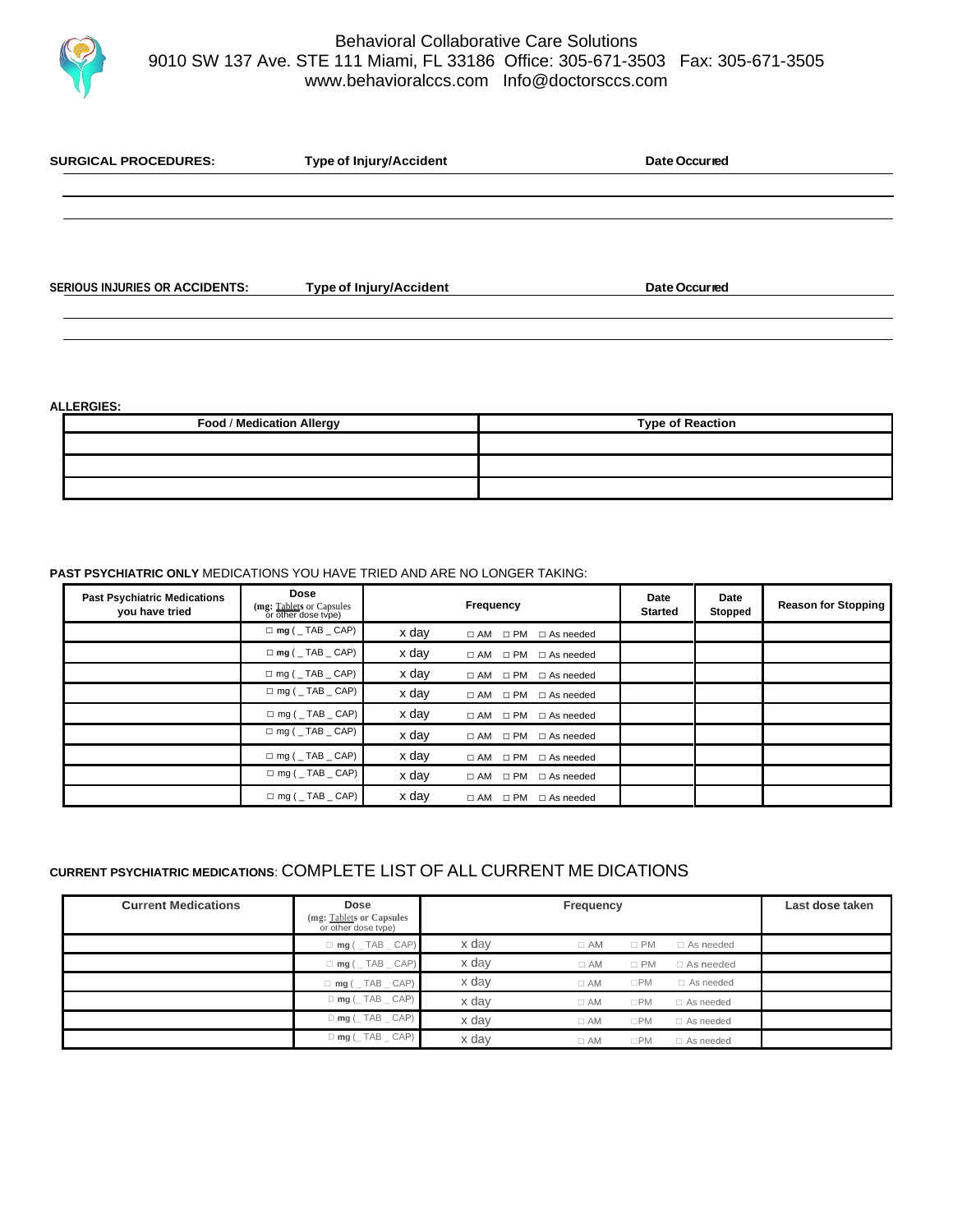

### **5. Family History**

Has anyone in your family ever been treated for any of the following? Place and 'X' where appropriate.

| <b>Illness</b>                                                                                                                                                                                                                                                                                                                                                                                                                                                                                                                                                                                                                                                                                      | Fat her | <b>Mother</b> | <b>Brother</b> | <b>Sister</b> | Children | Aunt             |                  | Uncle            |                  | Grandparent      |                  |
|-----------------------------------------------------------------------------------------------------------------------------------------------------------------------------------------------------------------------------------------------------------------------------------------------------------------------------------------------------------------------------------------------------------------------------------------------------------------------------------------------------------------------------------------------------------------------------------------------------------------------------------------------------------------------------------------------------|---------|---------------|----------------|---------------|----------|------------------|------------------|------------------|------------------|------------------|------------------|
|                                                                                                                                                                                                                                                                                                                                                                                                                                                                                                                                                                                                                                                                                                     |         |               |                |               |          | Father's<br>side | Mother's<br>side | Father's<br>side | Mother's<br>side | Father's<br>side | Mother's<br>side |
| ADHD                                                                                                                                                                                                                                                                                                                                                                                                                                                                                                                                                                                                                                                                                                |         |               |                |               |          |                  |                  |                  |                  |                  |                  |
| Alzheimer's<br><b>Disease</b>                                                                                                                                                                                                                                                                                                                                                                                                                                                                                                                                                                                                                                                                       |         |               |                |               |          |                  |                  |                  |                  |                  |                  |
| Anxiety/ Panic<br>Attacks                                                                                                                                                                                                                                                                                                                                                                                                                                                                                                                                                                                                                                                                           |         |               |                |               |          |                  |                  |                  |                  |                  |                  |
| <b>Bipolar Disorder</b>                                                                                                                                                                                                                                                                                                                                                                                                                                                                                                                                                                                                                                                                             |         |               |                |               |          |                  |                  |                  |                  |                  |                  |
| Depression                                                                                                                                                                                                                                                                                                                                                                                                                                                                                                                                                                                                                                                                                          |         |               |                |               |          |                  |                  |                  |                  |                  |                  |
| <b>Heart Disease</b>                                                                                                                                                                                                                                                                                                                                                                                                                                                                                                                                                                                                                                                                                |         |               |                |               |          |                  |                  |                  |                  |                  |                  |
| Schizophrenia                                                                                                                                                                                                                                                                                                                                                                                                                                                                                                                                                                                                                                                                                       |         |               |                |               |          |                  |                  |                  |                  |                  |                  |
| <b>Seizures</b>                                                                                                                                                                                                                                                                                                                                                                                                                                                                                                                                                                                                                                                                                     |         |               |                |               |          |                  |                  |                  |                  |                  |                  |
| <b>Stroke</b>                                                                                                                                                                                                                                                                                                                                                                                                                                                                                                                                                                                                                                                                                       |         |               |                |               |          |                  |                  |                  |                  |                  |                  |
| Substance Abuse                                                                                                                                                                                                                                                                                                                                                                                                                                                                                                                                                                                                                                                                                     |         |               |                |               |          |                  |                  |                  |                  |                  |                  |
| Suicide Attempts                                                                                                                                                                                                                                                                                                                                                                                                                                                                                                                                                                                                                                                                                    |         |               |                |               |          |                  |                  |                  |                  |                  |                  |
| NUTRITIONALASSESSMENT:<br>Height: _____________<br>Current Weight: Network of Current Weight:<br>Without wanting to, have you lost / gained more than 10 pounds within the last 6 months? o YES o NO<br>If YES,<br>Sleep Patterns: Hourseach night: _________ o Awakens Frequently o Difficulty returning to sleep o Difficulty falling asleep<br>FUNCTIONAL ASSESSMENT:<br>Have you experienced a recent loss of independence in caring for yourself? o YES o No<br>If YES, please explain: The contract of the contract of the contract of the contract of the contract of the contract of the contract of the contract of the contract of the contract of the contract of the contract of the co |         |               |                |               |          |                  |                  |                  |                  |                  |                  |
| <b>FOR WOMEN ONLY:</b><br>Date of last menstrual period: _______________<br>Are you currently pregnant? o YES o NO Are you planning to get pregnant in the near future? o YES o NO                                                                                                                                                                                                                                                                                                                                                                                                                                                                                                                  |         |               |                |               |          |                  |                  |                  |                  |                  |                  |

Comments - In your own words, please describe why you have sought services with us?

Do you have any history of Trauma (i.e. sexual, verbal, physical abuse)?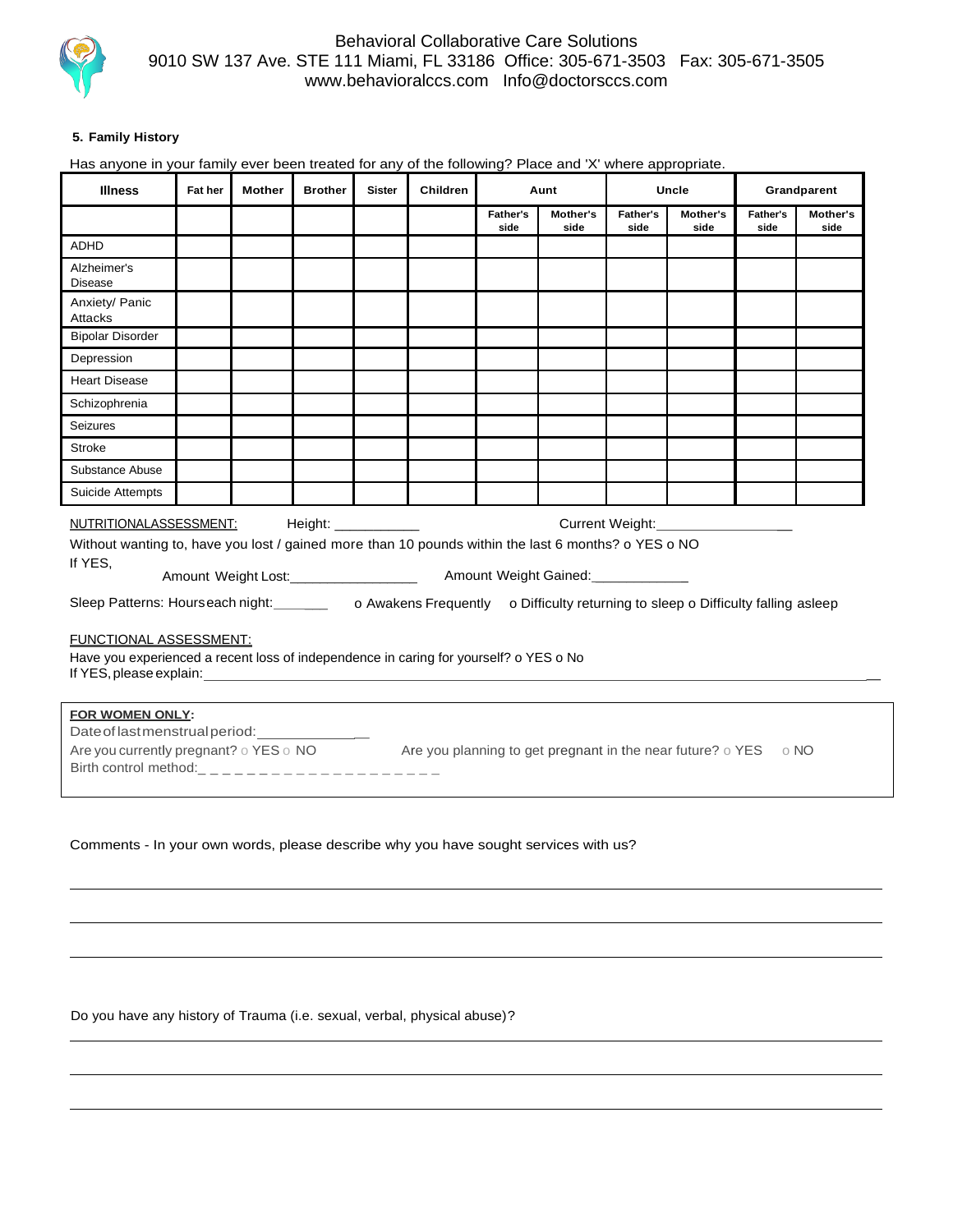

Welcome to Behavioral Collaborative Care Solutions, LLC (BCCS). This document contains important information about our professional services and business policies. Please read it carefully and note any questions you may have for them be discussed at our next meeting.

#### *This consent packet constitutes a binding agreement between us.*

The philosophy of our practice it to combine psychiatry (medication management) and psychotherapy*to* teach the client how to identify the thinking that leads to feelings and behaviors that may be unhealthy and/or self-defeating. Psychotherapy has been shown *to* have benefits for people who undertake it. Therapy often leads to a significant reduction in feelings of distress, better relationships, and resolutions of specific problems. However, there are no guarantees about what will happen.

#### **Late cancellations and no shows**

This policy has been established in order to provide the highest-level Service to all our patients. It has been proven that consistent attendance providesfor the greatest opportunity for success. By providing us notice of a cancellation, we maybe ableto accommodate other patients with yourappointment slot.

- Patients must call at least 24-hours prior to their scheduled time, when they knowingly are unable to make their appointment. Cancellations within 24-hours of appointment will be considered a late cancellation.
- A patient will be allowed to continue with their therapy after one no-show/ late cancellation, provided an explanation is supplied to the Therapist.
- After two (2) no shows/late cancellations, the patient will be discharged fromtreatment.
- Patients will receive telephone/textreminders of appointment dates/times the workday prior to scheduled appointment (unless patient chooses not to be called).
- We apply a \$25 no-show or late cancellation fee.

#### Contacting Us

Our main office number is 305.671.3503. If we are unavailable to take your call, please feel free to leave a message. Your therapist will provide a contact number for you to reach them directly. *If you experience a life-threatening emergency, call 911 or go to the nearest hospital emergency room and request to be seen by a mental health professional.*

#### Insurance

If you have health insurance that covers mental health benefits, you will be quoted your deductible, if it applies, as well as any coinsurance or co- payment that may apply per session. In addition to sessions, we must charge these amounts on a prorated basis for other professional services youmayrequire,such asreport writingor consultationswithother professionals(primarycare physician, psychologist, psychiatrist, etc.). We will alert you to any billable time before charging your account and will require your written permission before consulting additional providers outside ofBCCS.

If you wouldlike insurance imbursement, you are required to present your health insurance information and allow proper verification by our office, prior to being seen. You are fully responsible for non-sliding scale rate, paying either the entire amount per session or you are in-network co-pay. The office will discuss this with you in detail before scheduling a follow-up session. Please also note that in order to qualify for insurance reimbursement, we are required to give you a mental health assessment (diagnosis)which may prevent you from being covered for similar services in the future.

#### MD/ ARNP /Ph.D./ LMHC / RMHC / Students in training rotation

BCCS is a private group practice for Mental Health. Clinicians who provide services as part of our mental health team are current Licensed/Registered or In Rotation under Florida Medical good standing certifications. Providers are required to collaborate/extend or be under direct supervision per Florida regulations, providers requiring are under the direct collaboration/supervision of Dr. Hernan Pabón and/or Steven Krywinski, Ph.D. These are requirements regulated by the State of Florida in order to fulfill their full independent licenses. Our clinicians are sometimes asked to shadow each other, provide conjoint therapy (where there are two clinicians working with the client/s), record a session, observe a specific session or course of therapy, or co-facilitate e a group. Our Collective Mental Health is a team of clinicians all working together to increase access tomenta l wellness. We consider each clinician to be working as partof this team. You have the right to request servicesto be rendered by a Psychiatric MDor a fullyLicensedLMHC. Current staff:(HernanPabon, MD, Oscar Pozo, MD, Steven Krywinski, Ph.D, Albert Garcia, ARNP, Octavio Alfonso, ARNP/Extender, Francisco Brenes, ARNP, Adriana Arisitizabal ARNP, Xenia Cabrera LMHC, Claudia Quintanilla, MS, R·IMH, Carol Pulido, MS, R-IMH.. At any given time, current staff may change, as well as, current licensing status.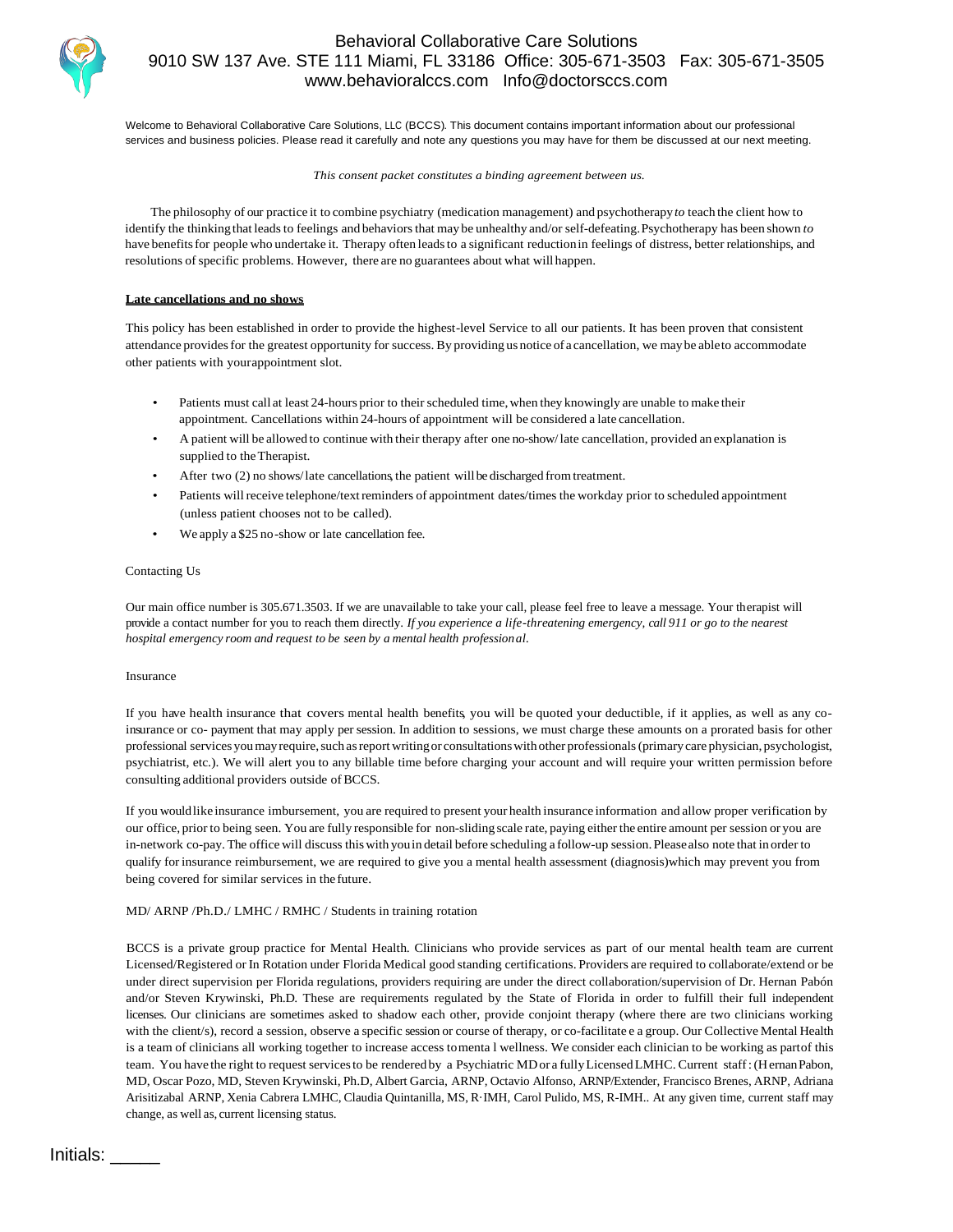

If youbecome involved or are currently involvedin litigation thatrequires yourtherapist participation,

**we do not testify or attend anycourt hearingunder any circumstance.** You areexpectedto inform us immediately ifyouareinvolvedinanychild-support,custody,disabilityandor civil criminal case.

#### **Professional Records**

Both law and the standards of my profession require that we keep appropriate treatment records. You are entitled to receive a copy of the records at your written request unless we believe that seeing them would beemotionally harmful to you. Because these are professional records written in technical language, they can be misinterpreted or can be upsetting,soif yourequest yourrecords,thenwe recommendthat

you and your clinician review themtogether to discuss what they contain. Any notes the clinician may take for academic purposes contain no identifying information and are *not* part of your protected health information (outlined in more detailed in the accompanying HIPAA document).

Random Drug Screen: Please beadvised that we can request random drug screen for Insurance and Patient safety. If your random screening indicates positive to any illegal substance, you will be discharge immediately from our office without any continuation of medication.

### **Authorization for Consent to Treat**

By signing below, I hereby authorize BCCS LLC (including but not limited to all providers on staff) to carry out such assessment and treatment procedures as may be necessary for my care. This authorization includes Psychiatric Evaluations, Psychiatric Medication Management, Group therapy, and Individual Psychotherapy.

Your signature below indicates that you have read the information in this document and agree to abide by its terms during our professional relationship.

**Client Name (Printed) \_\_\_\_\_\_\_\_\_\_\_\_\_\_\_\_\_\_\_\_\_\_\_\_\_\_\_\_\_\_\_\_\_\_\_\_\_\_\_\_\_** 

**Client Signature:**  $\qquad \qquad$  **Date:**  $\qquad \qquad$ 

### *Parent/Guardian Consent for Minors*

I certify that I am the parent or legal guardian of: \_\_\_\_\_\_\_\_\_\_\_\_\_\_\_\_\_\_\_\_\_\_\_\_\_\_\_\_

I hereby authorize BCCS, LLC to carry out such assessment and treatment procedures as may be necessary for my child's mental health care.

| <b>Minor's Name (Printed):</b> | <b>Minor's Date of Birth:</b> |
|--------------------------------|-------------------------------|
|--------------------------------|-------------------------------|

Parent/ Guardian' s Name Signature:

**Parent/ Guardian (Printed name):\_\_\_\_\_\_\_\_\_\_\_\_\_\_\_\_\_\_\_\_\_\_\_\_\_\_\_\_\_\_\_\_\_\_\_ Date:\_\_\_\_\_\_\_\_\_\_\_\_\_\_\_\_\_\_\_**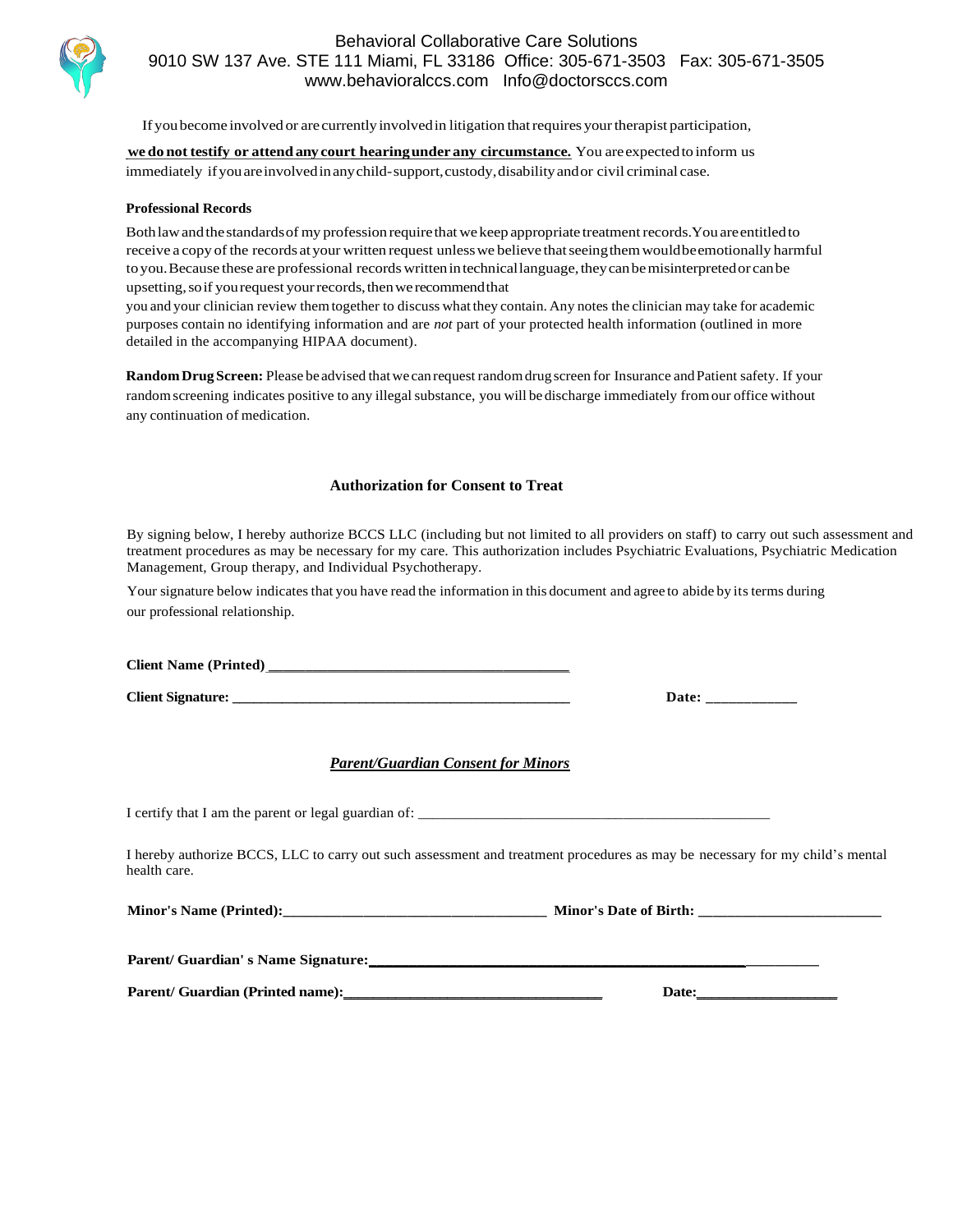

### **Authorization for Consent to Treat thru Telemedicine**

Telemedicine involves the use of electronic communications to enable healthcare providers at different locations to share individual patient medical information for the purpose of improving patient care. Providers may include primary care practitioners, specialists, and sub-specialists. The information may be used for initial diagnosis, therapy, follow-up, and/or education, and may include the following:

- Patient Medical Records Medical Images
- Live two-way audio and video
- Output data from medical devices (including sound and video files)

Electronic systems used will incorporate network and software security protocols to protect the confidentiality of patient identification and imaging data and will Include measures to safe guard the data and to ensure its Integrity against intentional or unintentional corruption.

#### **Expected Benefits:**

Improved access to medical care by enabling a patient to remain in his/her office or at remote site while the physician obtains test results and consults from healthcare practitioners at distant/other sites.

More efficient medical evaluation and management

Obtaining expertise of a distant specialist

#### **Possible Risks:**

As with any medical procedure, there are potential risks associated with the use of telemedicine. These risks include, but may not be limited to:

- o In rare cases information transmitted may not be sufficient (e.g. poor resolution of Images) to allow for
	- appropriate medical decision making by the physician and consultant(s)
	- o Delays in medical evaluation and treatment could occur due to deficiencies or failures of the equipment
	- o In very rare instance, security protocols could fail, causing a breach of privacy of personal medical information
	- o In rare cases, a lack of access to complete medical records may result in adverse drug interactions or allergic reactions or other Judgment errors.

#### **By signing this form, I understand the following:**

I understand that the laws that protect privacy and the confidentiality of medical information also apply to telemedicine and that no information obtained in the use of telemedicine which Identifies me will be disclosed to researchers or other entities without consent.

- 1. I understand that I have the right to withhold or withdraw my consent to the use of telemedicine during my care at any time. My psychiatrist/therapist has explained the alternatives to my satisfaction.
- 2. I understand that I have the right to inspect all Information obtained and recorded during the telemedicine interaction and may receive copies of this information for a reasonable fee.
- 3. I understand that a variety of alternative methods of medical care may be available *to* me, and that I may choose one or more of these at anytime. My psychiatrist has explained the alternatives to my satisfaction .
- 4. I understand that telemedicine may involve electronic communication of my personal medical information to other medical practitioners who may be located in other areas, including out of state providers.
- 5. I understand that it is my duty to inform my psychiatrist of electronic intera ction s reg ardin g my care that I may have with other healthcare providers.
- 6. I understand that I may expect the anticipated benefits from the use of telemedicine in my care, but that no results can be guaranteed or assured.

#### **Patient Consent to Treat thru Telemedicine**

I have read and understand the information provided above regarding telemedicine, have discussed it with my physician or such assistants as may be designated, and all my questions have been answered to my satisfaction. I hereby give my informed consent for the use of telemedicine in my medical care. **I hereby authorized Behavioral Collaborative Care Solutions to use telemedicine in the course of my diagnosis and treatment**.

**Signature of Patient (or person authorized to sign for patient): \_\_\_\_\_\_\_\_\_\_\_\_\_\_\_\_\_\_\_\_\_\_\_\_\_\_\_\_\_\_\_\_\_\_ Date: \_\_\_\_\_\_\_\_\_\_\_\_\_\_**

**IF**\*, authorized signer, relationship to patient:

\*An ID photo must be submitted of authorized person signing on behalf of patient.